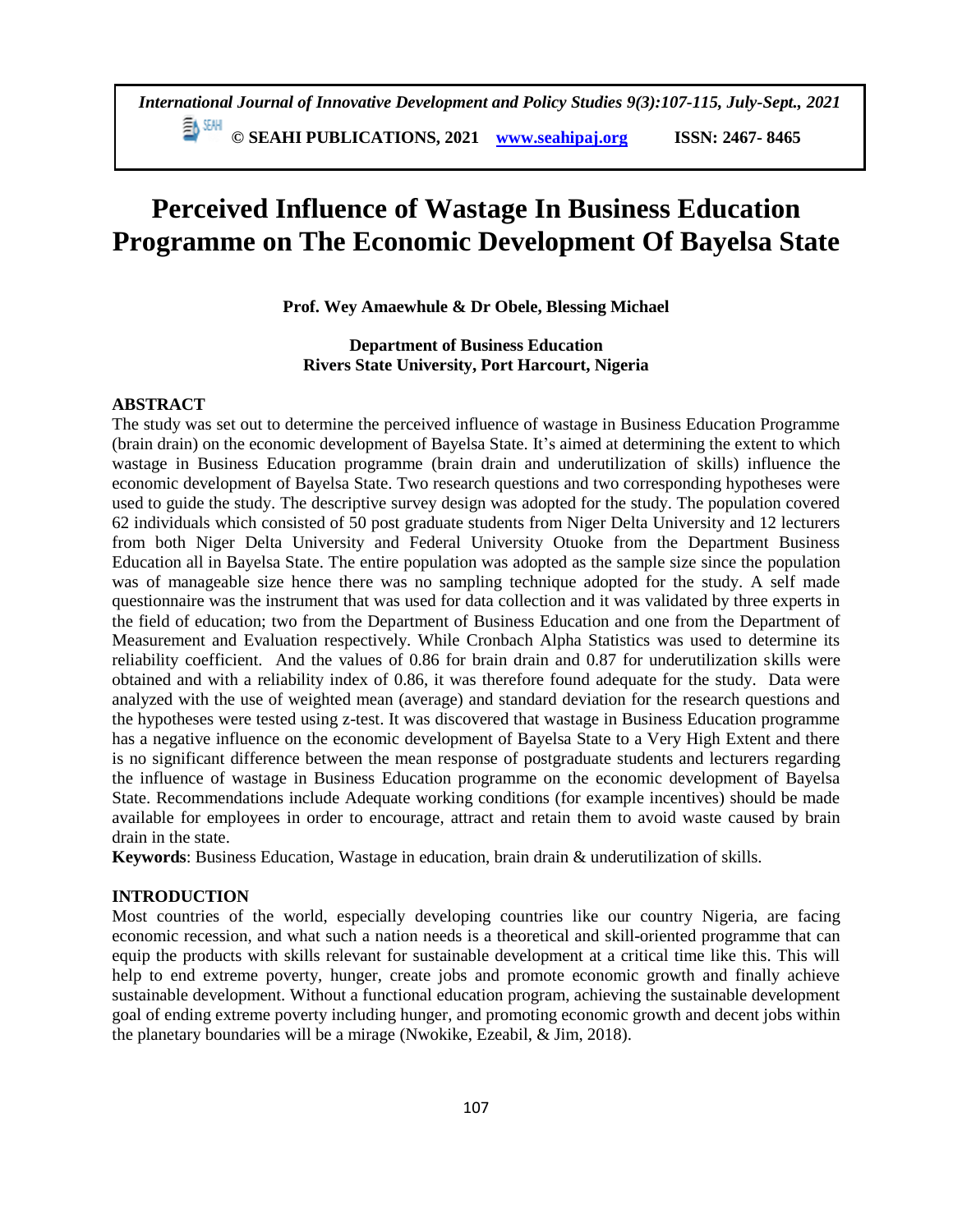Although Education is very essential for the development of any society, the type of education that can actually equip its products with the necessary requirements needed for economic development is more important. This is in agreement with Odunaike, Ijaduola, and Epetimehin (2012), who stated that "It is therefore not farfetched to understand that a nation is as good as the kind of education system it operates". Economically successful countries will hold competitive and [comparative advantages](https://www.investopedia.com/terms/c/comparativeadvantage.asp) over other economies, though a single country rarely specializes in a particular industry. A typical developed economy will include various industries with different competitive advantages and disadvantages in the global marketplace. The education and training of a country's workforce is a major determining factor in how well the country's economy will perform. It is obvious that Business education could lead to the development of entrepreneurship in Nigeria and indeed all the countries of the world. This leads to the fact that based on the content of Business education it has the potential of equipping the recipients with skills in Book-keeping/Accounting, Business Management, Marketing, Business communication, Records management, etc which are all necessary for the promotion and survival of business enterprises. (Gidado, & Akaeze, 2014).

Business education is that type of general education that can actually impart the necessary skills, competencies, among others, to its products in order to equip them to be self-employed and good employers of labour. This is in agreement with Amoor (2010) who opined that Business Education is a form of vocational education that is directed towards developing the learner to become productive in teaching, paid employment, and self-employment. It is an important part of general education that emphasizes skills and competency acquisition (Okoli 2010). Business education is that program of study which encompasses education for office occupations, business teaching, administration, and economic understanding.

However, education (Business Education) may not be used as an engine to move the vehicle of the nation forward into development if there is wastage. According to Samuel (2017), effective utilization of education equips individuals to improve their personality by possessing the traits of morality and ethics. But this would not be achieved where there is poor utilization of educational resources which is wastage in education. According to Aliyu and Babalola (2014), education wastage is clearly seen in the following negative attitudes: students' drop-out; repetition (carryover of courses) because of students' inability to perform as expected, hence failure to achieve; unemployment of graduates; employment without success in the area of work; underemployment and poor utilization of educational resources such as human resources (underutilization of skills, unemployment of graduates, job mismatch), time, physical, material and financial resources, brain drain among others. Hence, this study is to explore the influence of wastage in Business Education programme on the economic development of Bayelsa State. But this it will concentrate only on brain drain and underutilization of skills, as they influence the economic development of Bayelsa State.

The purpose of the study is the perceived influence of wastage in Business Education programme on the economic development of Bayelsa State, and the specific objective is to

- iv. Examine the extent to which brain drain influences the economic development of Bayelsa State.
- v. Find out the extent to which underutilization of skills of Business Education programme graduates influences the economic development of Bayelsa State.

## **Research Questions**

The following questions were posed for the study

- 4. To what extent does brain drain influence the economic development of Bayelsa State?
- 5. To what extent does underutilization of skills of Business Education programme graduates influence the economic development of Bayelsa State?

## **Hypothesis**

The following hypotheses were formulated to guide the study and were tested at 0.05 level of significance

1. There is no significant difference in the mean response of postgraduate students and lecturers in the Business Education programme in respect of brain drain influencing economic development of Bayelsa State.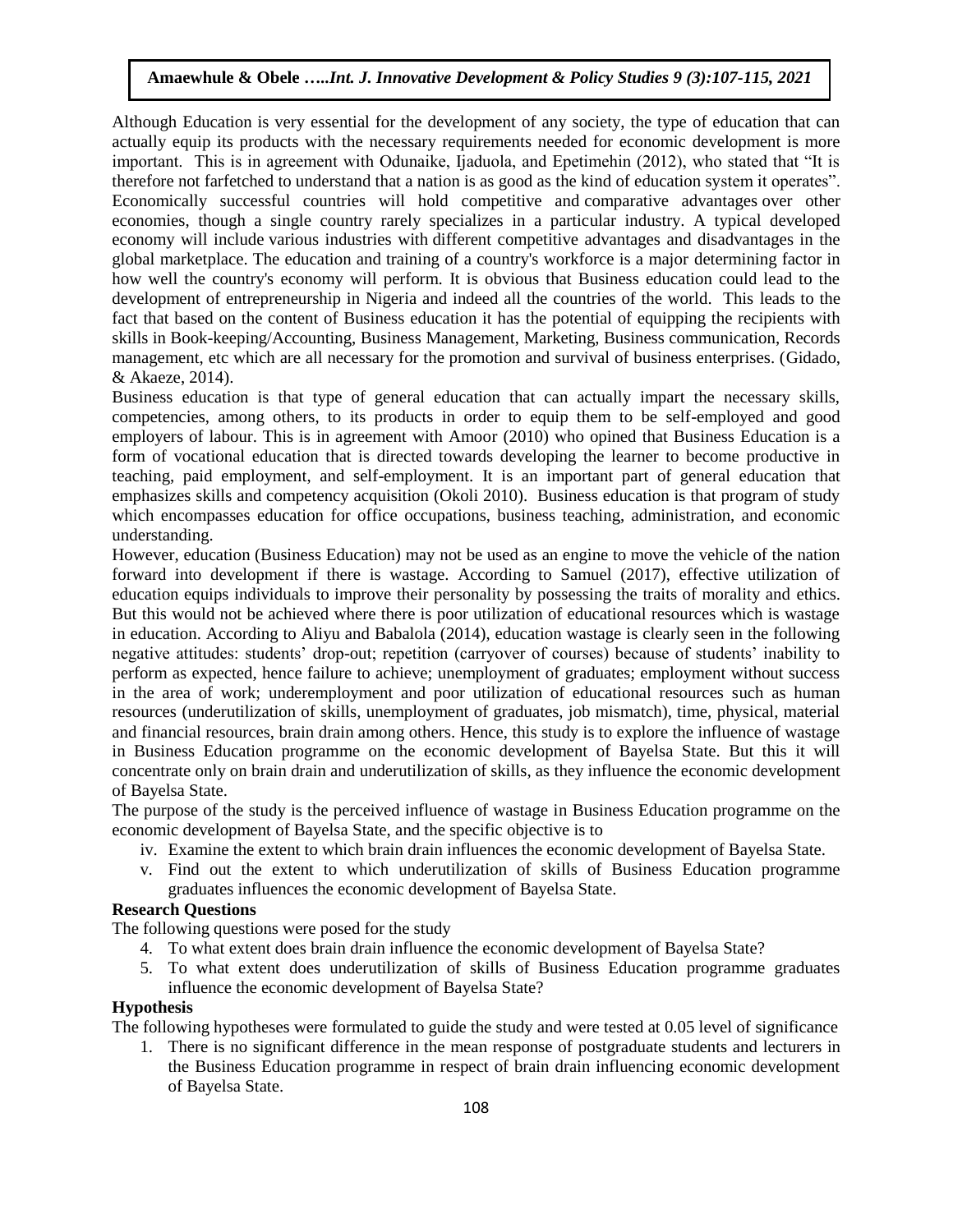2. There is no significant difference in the mean response of postgraduate students and lecturers in respect of underutilization of skills influencing the economic development of Bayelsa State

## **Significance of the Study**

It is hoped that the study would establish how wastage in Education affects economic development in Bayelsa State. The study would be beneficial to students in Bayelsa State, parents and the general public in Bayelsa State.

The study would be of benefit to students as the findings would make students see the nature of Business Education in the labour market and work hard by developing skills that will make them survive. The students through this study would know the limitations of their career opportunity and place themselves in such a position that would enable them to become useful in the society. The findings of the study would also be of benefit to parents as the investment opportunities would be utilized to incorporate their children towards creating opportunities that would generate wealth within the family.

## **METHODS**

#### **Design of the study**

The study adopted a descriptive survey design. The descriptive survey is a method of collecting information by interviewing or administering questionnaires to a sample of individuals (Orodho, Wenceslas, Odundo, Waweru, & Ndayambaje, 2016), (Orodho, 2012) and (Kothari, & Gaurav, 2016). It is, a self-report study which requires the collection of quantifiable information from the sample. The descriptive survey was preferred because it was deemed suitable for obtaining information on existing phenomena regarding wastage in education and economic development. It is based on this premise that the survey design was adopted.

## **Population of the Study**

This study covered 62 persons which consisted of 50 postgraduate students in the Department of Business Education in Niger Delta University and 12 lecturers in the Department of Business Education from both Niger Delta University (NDU) and The Federal University, Otuoke (FUO) consisting of 6 lecturers from each institution. These two universities were used because they are the only higher institutions that have or operate the Business Education Programme in the state. Again, lecturers were selected because they are in a better position to know about wastage trends in Business Education. Also, postgraduate students were selected because most of them are unemployed, underemployed, or not using the skills they acquired adequately. Some have job mismatch and even brain drain and have also come in contact with school dropouts. Thus they have the direct impact of wastage in Business Education programme. Also, they have direct contact with the general public and therefore feel the direct influence of wastage in Business Education programmes on the economic development of the state at large. Thus they are in a best position to provide accurate information on the influence of wastage in Business Education programme on the economic development of the state.

## **Table 3.1 Population Table**

| S/N | Area                   | Number of Postgraduate | Number lecturers | Total |  |
|-----|------------------------|------------------------|------------------|-------|--|
|     |                        | <b>Students</b>        |                  |       |  |
|     | Bayelsa East           |                        | $6$ (FUO)        |       |  |
| 2   | <b>Bayelsa Central</b> | 50                     | 6(NDU)           | 56    |  |
|     |                        |                        |                  |       |  |
|     | Total                  | 50                     |                  | 62    |  |

**Source: Survey 2020**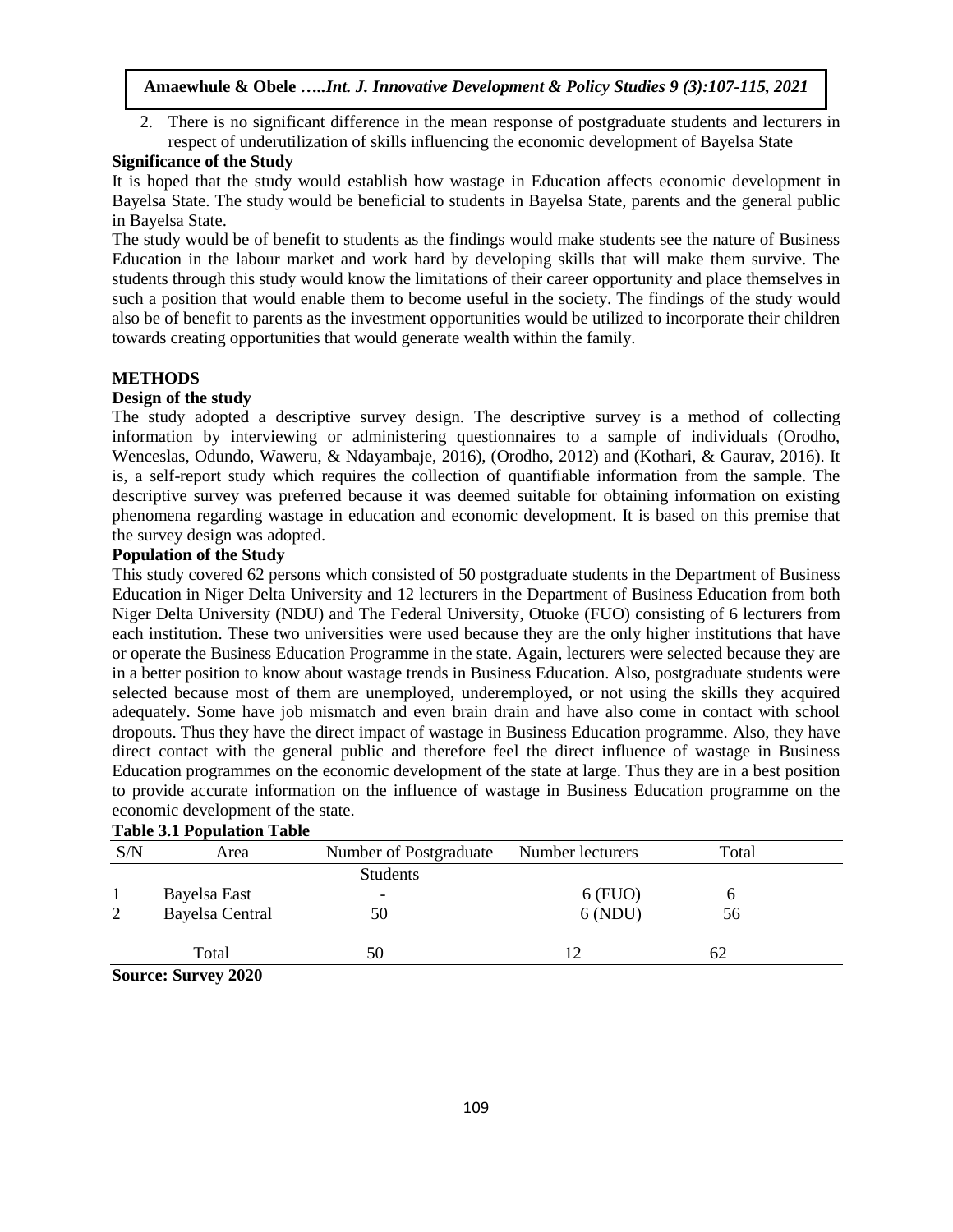#### **3.4 Sample Size /Sampling Techniques**

The entire population was used as the sample size since the population was of a manageable size hence there was no sampling technique adopted for the study.

# **3.5. Research Instrument**

The researcher developed a 30-item self-made questionnaire that is a research instrument, which is arranged according to the research questions and it is titled 'Wastage in Business Education Programme and Economic Development Questionnaire' (WIBEPEDQUE). This WIBEPEDQUE was developed in order to obtain responses from the respondents. It was divided into two sections A & B; Section A was designed in order to get the respondents´ information and section B was carefully arranged into six clusters A, B, C, D, E and F according to the six research questions. It is a four-point rating scale instrument (questionnaire) and was used to rate the responses and it was weighed as follows;

| Very High Extent | (VHE) | 4 points |
|------------------|-------|----------|
| High Extent      | (HE)  | 3 points |
| Moderate Extent  | (ME)  | 2 points |
| Low Extent       | (LE)  | 1 point  |

A mean average of 2.50 points and above was regarded as a positive response. The instrument consists of 30 items arranged according to the research questions see Appendix A

#### **3.6 Validation of the Instrument**

The research instrument was subjected to face and content validity by three experts in the field of education; two from the Department of Business Education and one from the Department of Measurement and Evaluation, The experts checked if the questions were in line with the requirements of the research work. The researcher then made necessary corrections based on the recommendations and comments of the experts and presented it to the supervisor for a final validation process. The validation forms are attached in appendix. B.

# **3.7. Reliability of Instrument**

In order to establish the reliability of the instrument, the Kuder-Richardson technique was adopted and the research instrument was administered to 10 postgraduate students and lecturers in Ignatius Ajuru University of Education, Rumuolumeni, Rivers State. From the responses obtained from the respondents, Cronbach Alpha Statistics was used to obtain the reliability coefficient and the following values were obtained: for brain drain 0.86 and for underutilization of skills of Business Education programme graduates 0.87. Thus the Cronbach Alpha reliability coefficient of the instrument was 0.86 which indicated a high coefficient of correlation, giving credence that the instrument is highly reliable. According to [Andreas,](https://www.researchgate.net/profile/Andreas_Wieland) (2017) reliability coefficient exceeding 0.83 should be considered adequate for the study hence the 0.86 was found adequate and was therefore used to obtain data for the study. See details in appendix C

#### **3.8 Administration of the Instrument**

A total number of 62 copies of the instrument were administered to respondents directly by the researcher. The respondents were given some time based on the nature of their activities. At an interval of two weeks, the researcher went round and retrieved all the copies of the questionnaire from the respondents. A response rate of 100% was therefore recorded

#### **3.9. Method of Data Analysis**

Research questions were analyzed using weighted mean and standard deviation. The mean rating for each statement was calculated and presented for analysis. For each variable investigated, the mean data was used to describe the issue investigated. Group means and standard deviation were used to analyze data, research question by research question. Decisions were based on the weighted mean score obtained. Below is the table that was used for analysis.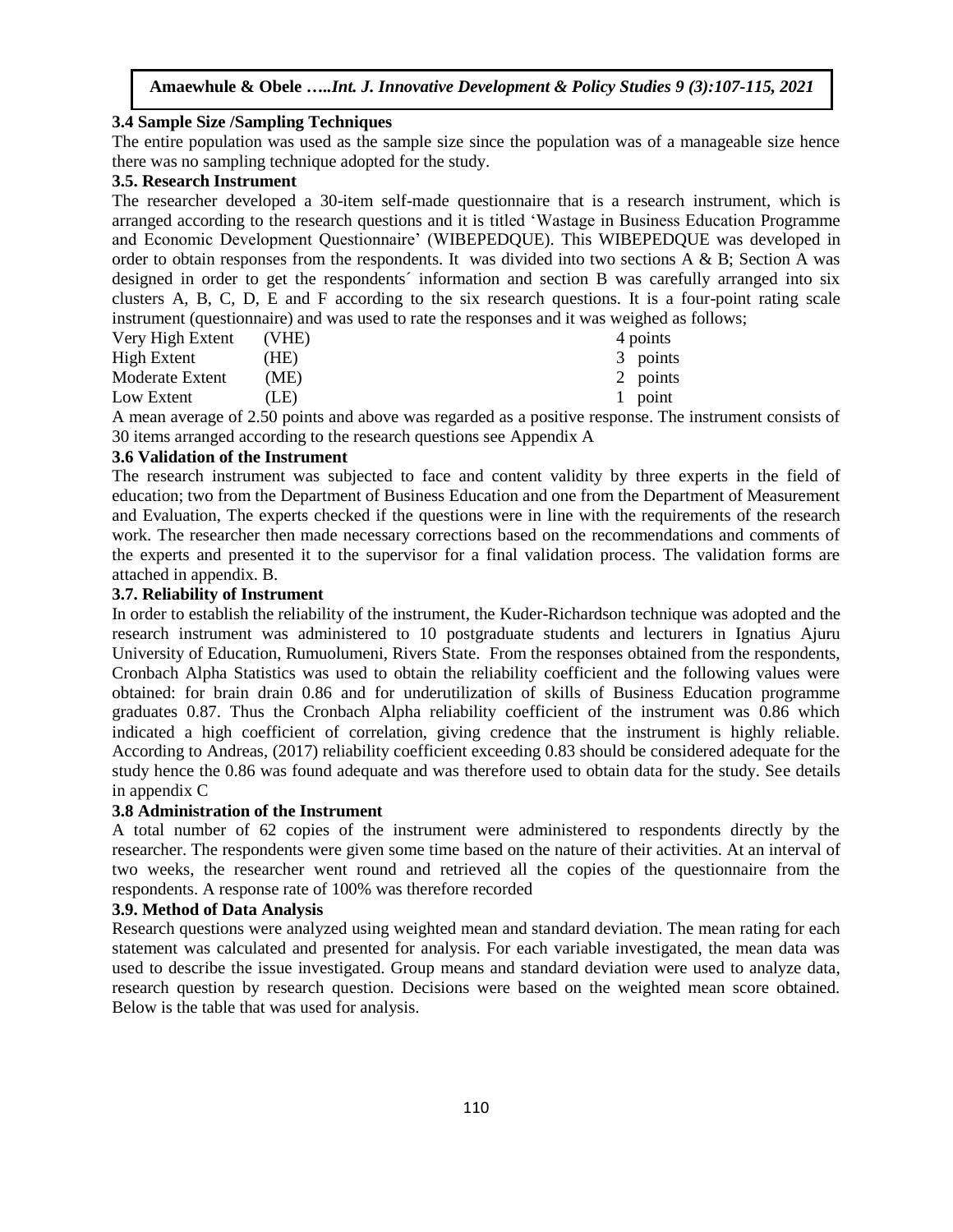| <b>Table 1 Decision Rule Table</b> |                  |                    |  |  |  |  |  |  |
|------------------------------------|------------------|--------------------|--|--|--|--|--|--|
| S/No                               | Ranges of Scores | Decision           |  |  |  |  |  |  |
| $\mathbf d$                        | $3.5 - 4.00$     | Very High Extent   |  |  |  |  |  |  |
| e.                                 | $2.5 - 3.49$     | <b>High Extent</b> |  |  |  |  |  |  |
| $f_{\perp}$                        | $1.5 - 2.49$     | Moderate Extent    |  |  |  |  |  |  |
|                                    | 149<br>$0.5 -$   | Low Extent         |  |  |  |  |  |  |

#### **Source: Survey Data 2020**

While the hypotheses were tested using the z-test. 0.05 significance level was chosen, and the degree of freedom (df) for each hypothesis was computed. In each case, the appropriate degree of freedom was determined and the critical z-test value was read from the table at the 0.05 level of significance. The critical z-test value was the reference point that determined whether or not to accept the null hypotheses. The null hypotheses were tested at a 0.05 level of significance using z-test. The table of z-test values for 0.05 significant levels can be found in appendix D

**Decision Rule:** If the calculated z-value was less than the tabulated z-tabulated, the null hypothesis was accepted and the alternative hypothesis rejected while if the calculated z-value was greater than the tabulated z-value, the null hypothesis was reject**.**

# **DATA ANALYSIS/RESULTS**

#### **Research Question 1**

*To what extent does brain drain of Business Education graduates influence the economic development of Bayelsa State?*

## **Table 2: Responses on the Extent to Which Brain Drain of Business Education Programme graduates Influences Economic Development of Bayelsa State**

| $S/N0$ . | <b>Items</b>                                                                           | Postgraduate<br><b>Lecturers</b><br><b>Students</b><br>$(N=12)$ |                                     |             | Postgraduate<br>Students/ |             |           | <b>Remarks</b> |
|----------|----------------------------------------------------------------------------------------|-----------------------------------------------------------------|-------------------------------------|-------------|---------------------------|-------------|-----------|----------------|
|          |                                                                                        |                                                                 | $(N = 50)$<br>Lecturers<br>$(N=62)$ |             |                           |             |           |                |
|          |                                                                                        | $\mathbf X$                                                     | <b>SD</b>                           | $\mathbf X$ | <b>SD</b>                 | $\mathbf X$ | <b>SD</b> |                |
| 19       | Brain drain can cause loss of tax<br>revenue                                           | 3.63                                                            | 0.36                                | 3.60        | 0.36                      | 3.61        | 0.36      | <b>VHE</b>     |
| 20       | Brain drain can cause shortage<br>of skilled workers                                   | 3.52                                                            | 0.35                                | 3.50        | 0.35                      | 3.51        | 0.35      | <b>VHE</b>     |
| 21       | of<br>employment<br>Leads<br>to<br>mediocre or poorly qualified<br>personnel           | 3.54                                                            | 0.36                                | 3.52        | 0.35                      | 3.52        | 0.35      | <b>VHE</b>     |
| 22       | brain<br>affects<br>Losing<br>best<br>productivity                                     | 3.56                                                            | 0.35                                | 3.50        | 0.36                      | 3.53        | 0.36      | <b>VHE</b>     |
| 23       | Could lead to costly mistake in<br>business organization resulting<br>to business loss | 3.62                                                            | 0.36                                | 3.62        | 0.36                      | 3.62        | 0.36      | <b>VHE</b>     |
| 24       | Brain drain can result to loss of<br>innovative ideas                                  | 3.52                                                            | 0.35                                | 3.51        | 0.35                      | 3.52        | 0.35      | <b>VHE</b>     |
| 25       | Brain drain can lead to loss of<br>self-confidence in the economy                      |                                                                 | 0.35                                | 3.50        | 0.35                      | 3.51        | 0.35      | <b>VHE</b>     |
|          | <b>Grand Mean / SD</b>                                                                 | 3.56                                                            | 0.35                                | 3.54        | 0.35                      | 3.55        | 0.35      | <b>VHE</b>     |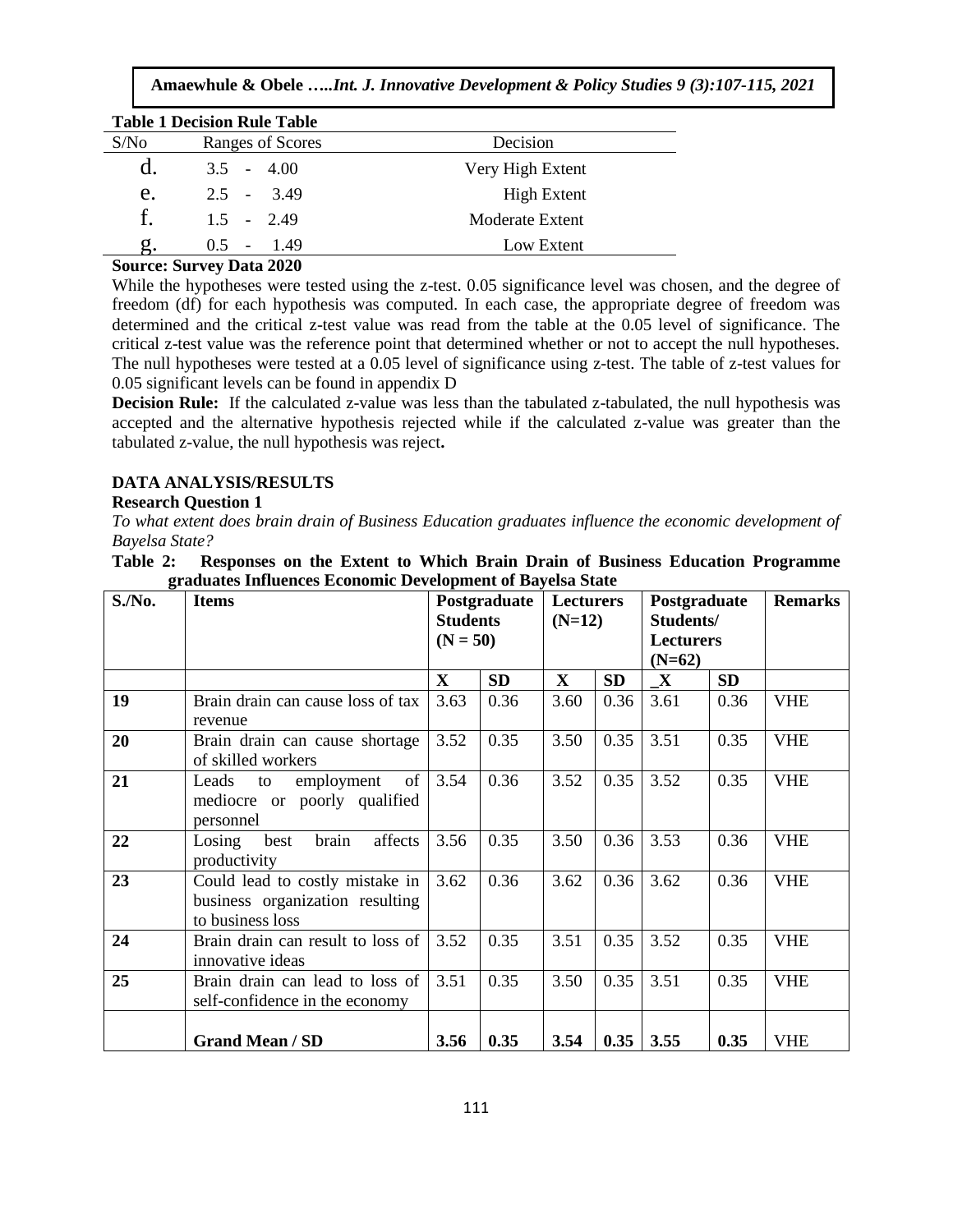**Amaewhule & Obele …***..Int. J. Innovative Development & Policy Studies 9 (3):107-115, 2021*

Table 2, shows a clear picture of the influence of brain drain of Business Education programme graduates on the economic development of Bayelsa State. Analysis of responses gotten from the respondents to the individual items used in this research question showed a very high grand mean of 3.55. This clearly indicated that brain drain of Business Education programme graduates negatively influence the economic development of Bayelsa State to a very high extent.

## **Research Question 2:**

*To what extent does underutilization of skills of Business Education programme graduates influence the economic development of Bayelsa State?*

| Table 3 Responses on the Extent to Which Under-Utilization of Skills of Business Education |  |  |  |
|--------------------------------------------------------------------------------------------|--|--|--|
| <b>Programme Graduates Influence Economic Development of Bayelsa State</b>                 |  |  |  |

| S/<br>N <sub>0</sub> | <b>Items</b>                                                  |              | Postgraduate<br><b>Students</b><br>$(N = 50)$ |              | <b>Lecturers</b><br>$(N=12)$ |              | Postgraduate<br>Students/<br><b>Lecturers</b><br>$(N=62)$ |                          |
|----------------------|---------------------------------------------------------------|--------------|-----------------------------------------------|--------------|------------------------------|--------------|-----------------------------------------------------------|--------------------------|
|                      |                                                               | $\mathbf X$  | <b>SD</b>                                     | X            | <b>SD</b>                    | X            | <b>SD</b>                                                 |                          |
| 14                   | of<br>skills<br>Underutilization<br>causes<br>dissatisfaction | job $3.61$   | 0.36                                          | 3.60         | 0.36                         | 3.60         | 3.36                                                      | <b>VHE</b>               |
| 15                   | Underutilization of skills may cause low<br>productivity      | 3.60         | 0.36                                          | 3.57         | 0.35                         | 3.58         | 0.35                                                      | <b>VHE</b>               |
| 16                   | Underutilization of skill can cause employee<br>turnover      | 3.50         | 0.35                                          | 3.45         | 0.34                         | 3.47         | 0.34                                                      | <b>VHE</b>               |
| 18                   | Kills innovativeness among workers<br><b>Grand Mean / SD</b>  | 3.54<br>3.57 | 0.36<br>0.36                                  | 3.60<br>3.56 | 0.36<br>0.35                 | 3.57<br>3.56 | 0.36<br>0.35                                              | <b>VHE</b><br><b>VHE</b> |
|                      | $S_{22}$ $S_{32}$ $S_{42}$ $D_{44}$ $2030$                    |              |                                               |              |                              |              |                                                           |                          |

#### **Source: Survey Data 2020**

#### **Responses on Research Question 3 Using 4-Points Rating Scale**

Graphical presentation of the responses to research question 3

Table 4.3 clearly presented the influence of underutilization of skills of Business Education programme graduates on the economic development of Bayelsa State. Analysis of responses gotten from the respondents to the individual items used in this research question recorded a very high mean of 3.56. This clearly revealed that underutilization of skills of Business Education programme graduates negatively influence the economic development of Bayelsa State to a very high extent

#### **Hypotheses 1**

There is no significant difference in the mean response of postgraduate students and lecturers in respect of respect of brain drain influencing the economic development of Bayelsa State

**Table 3: z-test Analysis on the Difference in the Mean Response of Postgraduates Students and Lecturers of Business Education Programme in Respect of Brain Drain of Business Education Graduates Influencing Economic Development of Bayelsa State**

|                                 |    |             |                  | ີ                 |                |       |         |                 |  |
|---------------------------------|----|-------------|------------------|-------------------|----------------|-------|---------|-----------------|--|
| item/years                      | No | <b>Mean</b> | <b>Standard</b>  | <b>Degree</b>     | <b>Standar</b> | z-cal | z-crit. | <b>Decision</b> |  |
|                                 |    |             | <b>Deviation</b> | of Freedom        | d Error        |       |         |                 |  |
| Postgraduate<br>Students<br>and | 50 | 3.56        | 0.35             | $62_{-2}$<br>(60) | 0.05           | 0.86  | 1.96    | Accepted        |  |
| Lecturers                       | 12 | 3.54        | 0.35             |                   |                |       |         |                 |  |
| <b>Total</b>                    | 62 |             |                  |                   |                |       |         |                 |  |

**Source: Survey Data 2021**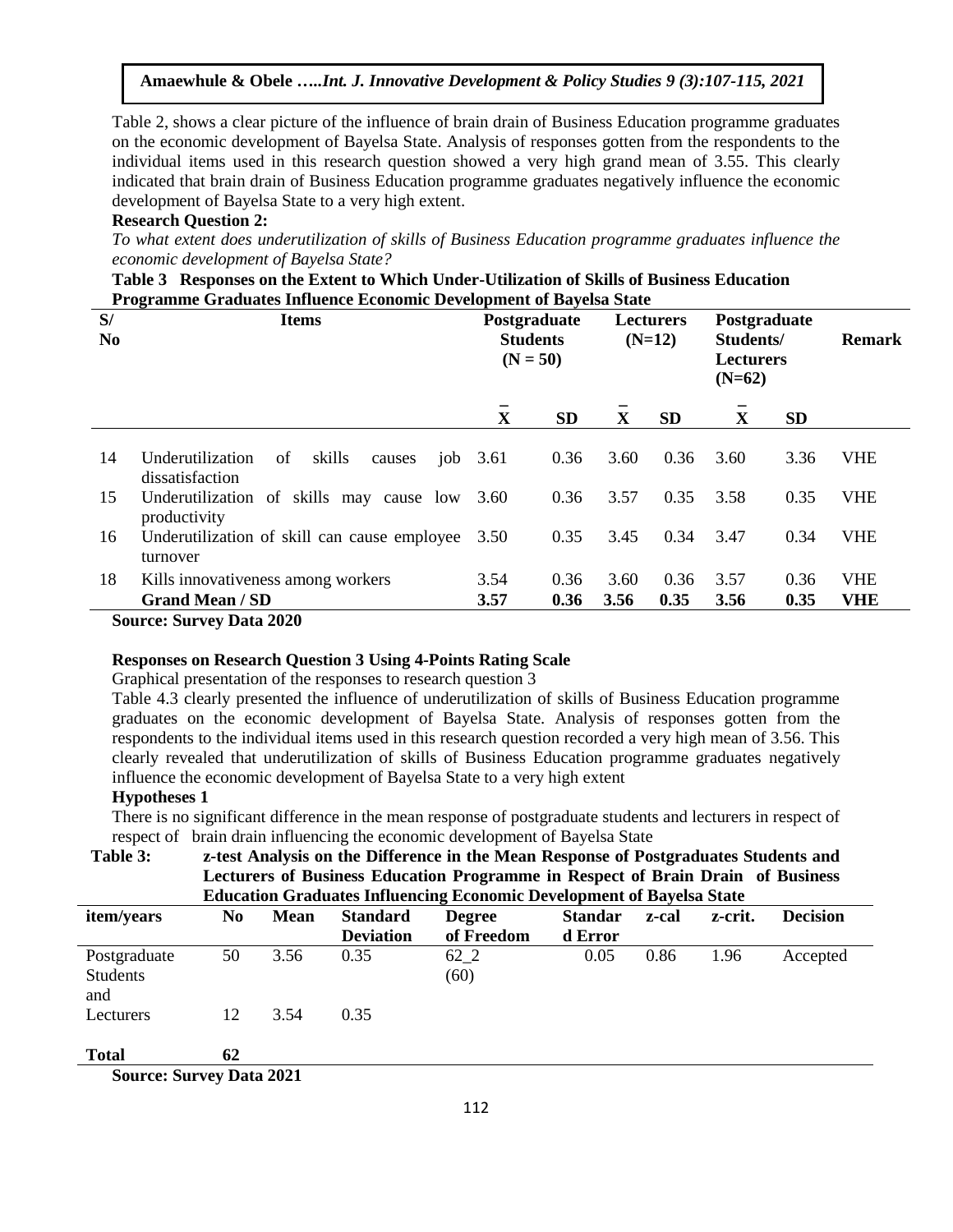Table 3 clearly presented the z-test analysis on the difference in the mean response of postgraduate students and lecturers in respect of brain drain of Business Education graduates influencing economic development of Bayelsa State. Data obtained from the table revealed that z- calculated value of 0.86 was less than the z--critical value of 1.96 at 0.05 level of significance at 60 degrees of freedom. Therefore the null hypothesis (There is no significant difference in the mean response of postgraduates and lecturers in respect of brain drain influencing economic development of Bayelsa State) was accepted based on the decision rule. This signifies that there is no significant difference in the mean response of postgraduate students and lecturers of the Business Education programme in respect of brain drain influencing economic development of Bayelsa State. It therefore implies that they both have the same view in respect of the influence of brain drain of the Business Education programme on the economic development of Bayelsa State.

# **Hypotheses 2**

There is no significant difference in the mean response of postgraduate students and lecturers in respect of underutilization of skills influencing the economic development of Bayelsa State

**Table 4. z-test Analysis on the Difference in the Mean Response of Postgraduate Students and Lecturers of Business Education Programme in Respect of Underutilization of Skills of Business Education Graduates Influencing Economic Development of Bayelsa State**

| S/No | <b>Item/Years</b>             | No                         | <b>Mean</b> | <b>Standard</b><br><b>Deviation</b> | <b>Degree</b><br>of Freedom | <b>Standard</b><br><b>Error</b> | z-cal | $Z-$<br>crit. | <b>Decision</b> |
|------|-------------------------------|----------------------------|-------------|-------------------------------------|-----------------------------|---------------------------------|-------|---------------|-----------------|
|      | Postgraduate                  | 50                         | 3.57        | 0.36                                | $62 - 2$                    | 0.05                            | 0.21  | .96           | Accepted        |
|      | Students                      |                            | 3.56        | 0.35                                | (60)                        |                                 |       |               |                 |
| 2    | And                           |                            |             |                                     |                             |                                 |       |               |                 |
|      | Lecturers                     | 12                         |             |                                     |                             |                                 |       |               |                 |
|      | <b>Total</b><br>$\sim$ $\sim$ | 62<br>$\sim$ $\sim$ $\sim$ |             |                                     |                             |                                 |       |               |                 |

S**ource: Survey Data 2020**

Table 4.Clearly presented the z-test Analysis on the difference in the mean response of postgraduate students and lecturers in respect of underutilization of skills of Business Education programme graduates influencing economic development of Bayelsa State. Data obtained from the table revealed that the zcalculated value of 0.21 was less than the z-critical value of 1.96 at 0.05 level of significance at 60 degrees of freedom. Thus the null hypothesis (There is no significant difference in the mean response of postgraduates and lecturers in respect of underutilization of skills influencing economic development of Bayelsa State) was accepted based on the decision rule. This signifies that there is no significant difference in the mean response of postgraduate students and lecturers of the Business Education programme in respect of underutilization of skills influencing economic development of Bayelsa State. It therefore implies that they both have the same view in respect of the influence of school dropouts of Business Education programme on the economic development of Bayelsa state.

#### **DISCUSSION OF FINDINGS**

This study was set to establish two issues basically:

- a. The extent to which wastage in education (brain drain and underutilization of skills) influence the economic development of Bayelsa State.
- b. To determine if there is any significant difference in the mean response of postgraduate students and lecturers in respect of the influence of wastage in Business Education (brain drain and underutilization of skills ) on economic development of Bayelsa State.

## **Influence of Brain Drain on the Economic Development of Bayelsa State**

Research question 1 was to examine the extent to which brain drain influences economic development of Bayelsa State. With a grand mean of 3.55 from the respondents, it was established that brain drain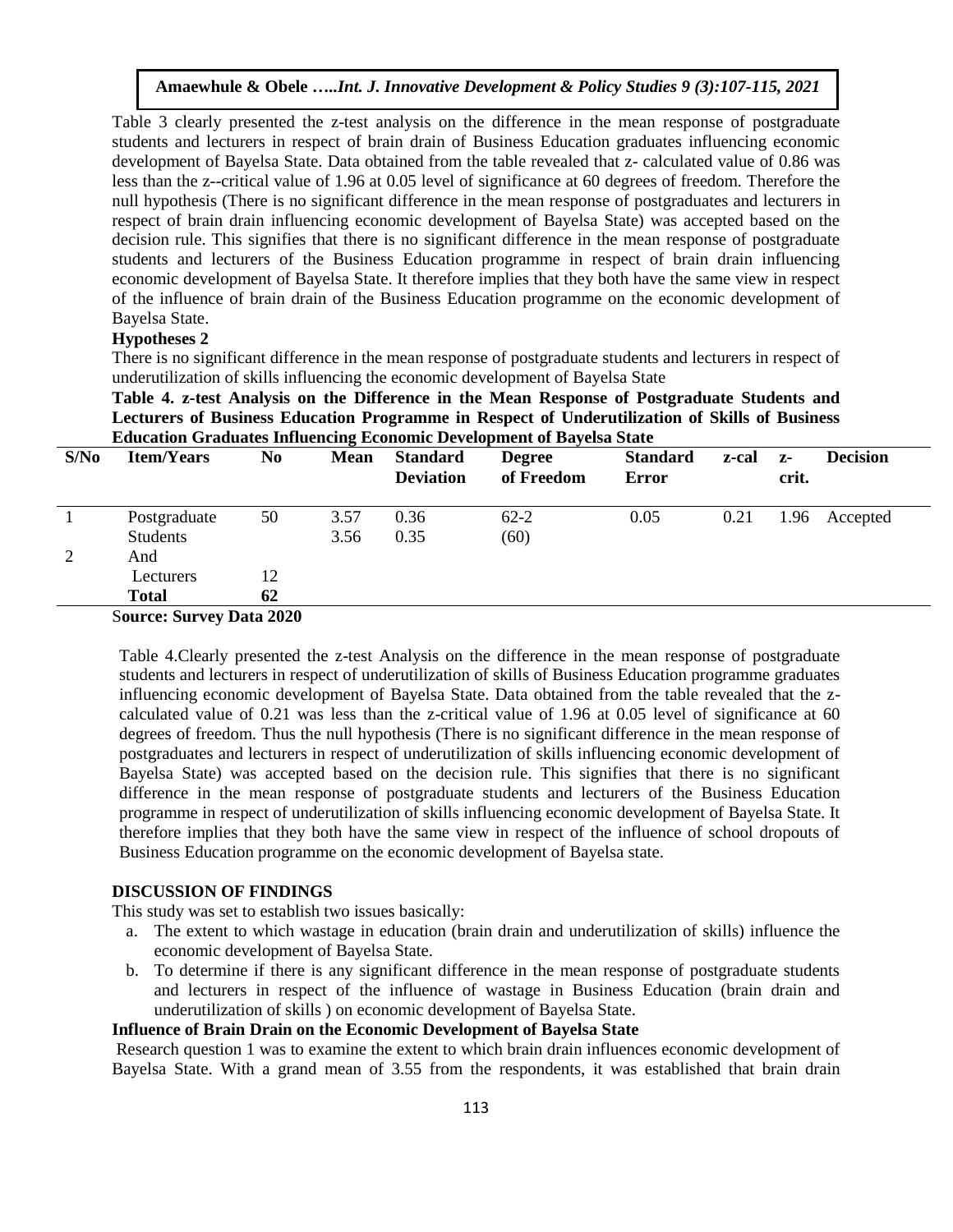influences the Economic development of Bayelsa negatively to a very large extent. Relating this to the Business Education program, the program is supposed to produce graduates that will contribute positively to the society. But if for one reason or the other they decide to leave the state and look for greener pastures elsewhere, the state will suffer lack of manpower. And this will affect the Gross Domestic Products (GDP) and Purchasing Power parity (PPP) of the home state or country. This again is in line with the work of Francis and Joseph (2016) who submitted that brain drain causes loss of tax revenue, loss of potential future entrepreneurs, a shortage of important, skilled workers, loss of innovative ideas, loss of the country's investment in education, the loss of critical health and education services. It is also in line with the submission of Raji, Akowe, Joel and Attah (2018) which stated that among the effects of brain drain includes dropping in the quality of service due to the absence of skilled personnel in the home countries to the economic benefits made from remittances. One of the palpable consequences of brain drain is the shortage of qualified manpower in the critical sectors like education, health, science, technology, and business. Hence it is an established fact that brain drain has a negative influence on the economic development of Bayelsa State to a very large extent.

## **Influence of Under Utilization of Skills of Business Education Graduates on The Economic Development of Bayelsa State**

Research Question 2 sought to find out the extent to which underutilization of skills of Business Education programme graduates influences economic development of Bayelsa State. With the grand means of 3.59 from the respondents, it was established that underutilization of skills influenced the economic development of Bayelsa State negatively to a very high extent. Bringing this to the Business Education program, the graduates are being equipped with necessary skills and competencies in order for them to utilize and contribute positively to any organization they find themselves but where they are not giving the opportunities to utilize them they may get frustrated it could affect their level of productivity that will eventually affect the profitability of that establishment which will into have a negative influence of the society. Also, they may even look for where they can utilize their skills maximally which will also lead to employee turnover. To buttress the point, Obele, Onoja and Okagbare (2018) stated that studies have determined that job stress due to poor working conditions is an important source of job dissatisfaction hence low productivity. They went further and said that the physical working condition plays a vital role which has an additive influence. But that poor working condition reduces employees' pride and job satisfaction and increases complaints. It therefore established that underutilization of skills of Business Education programme graduates negatively influence the economic development of Bayelsa State to a very high extent.

#### **CONCLUSION**

The study sought to examine the extent to which wastage in the Business Education programme (brain drain and underutilization of skills) negatively influences the economic development of Bayelsa State. After thorough analyses of data it was established that wastage of Business Education programme negatively influences the economic development of Bayelsa State to a very high extent. Also, after proper testing of the hypotheses it was established that there is no significant difference in the mean response of postgraduate students and lecturers in respect of wastage in Business Education programme (brain drain and underutilization of skill) influencing economic development of Bayelsa State

#### **RECOMMENDATIONS**

- 1. Adequate working conditions (for example incentives) should be made available for employees in order to encourage, attract and retain them to avoid waste caused by brain drain.
- 2. Employees should be given the opportunities to utilize their skills and competencies in order to eliminate waste caused by underutilization of skills and promote productivity and improve the economy.